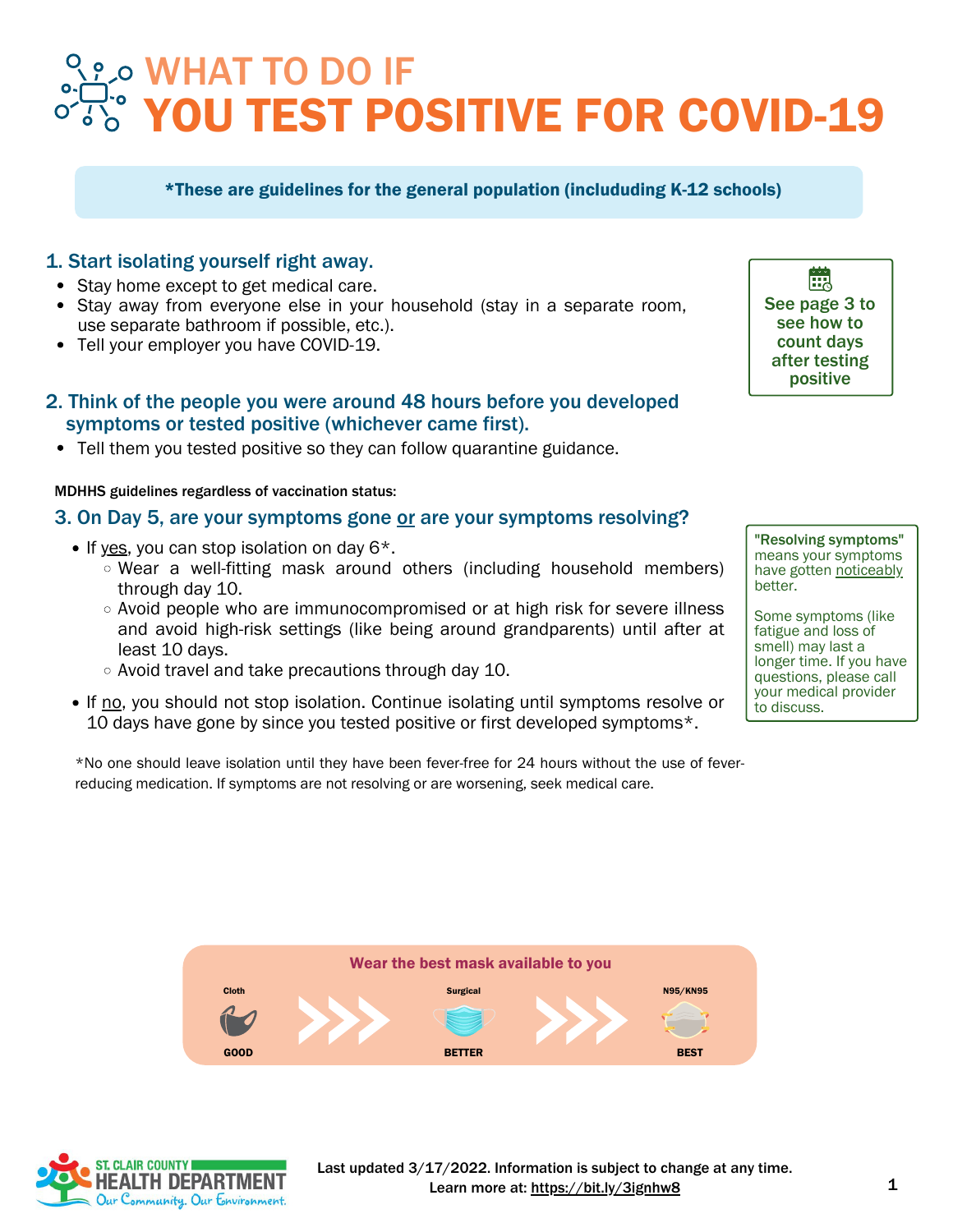## YOU'RE EXPOSED TO SOMEONE WITH COVID-19 WHAT TO DO IF

\*These are guidelines for the general population (including K-12 schools)

#### If your...

Exposure is to a personal/household contact\*:

#### Then you should:

- Conduct symptom monitoring for 10 days
- Test at least one time if possible 3-7 days after exposure and if symptoms develop
- Wear a well-fitting mask for 10 days from the date of last exposure to protect others (home quarantine is an alternative for those who are unable or unwilling to mask)
- Avoid unmasked activities or activities with higher risk of exposing vulnerable individuals\*\* for 10 days from the date of last exposure

\*Personal/Household contacts include individuals you share living spaces with, including bedrooms, bathrooms, living rooms, and kitchens. It<br>also includes those who live together, sleep over, carpool or have direct exposur kissing, sharing drinks, changing diapers, etc...). This would include exposure in childcare settings for those under 2 years of age.

\*\*Activities with higher risk of exposing vulnerable individuals may include activities where you cannot mask, interactions with those who are<br>immunocompromised or other high-risk individuals, and social/recreational activ

#### If your...

Exposure is from a community, social,or work setting

#### Then you should:

- Conduct symptom monitoring for 10 days
- Test if symptoms develop
- Consider wearing a well-fitting mask around others for 10 days from the date of last exposure to protect others. At minimum, wear a mask in settings with high risk of exposing vulnerable individuals

Anyone who develops symptoms should avoid others and get tested (PCR or rapid antigen). If positive, follow isolation guidance. If negative, stay home until symptoms resolve. If symptoms worsen or change, follow up with your medical provider and consider getting another COVID-19 test.





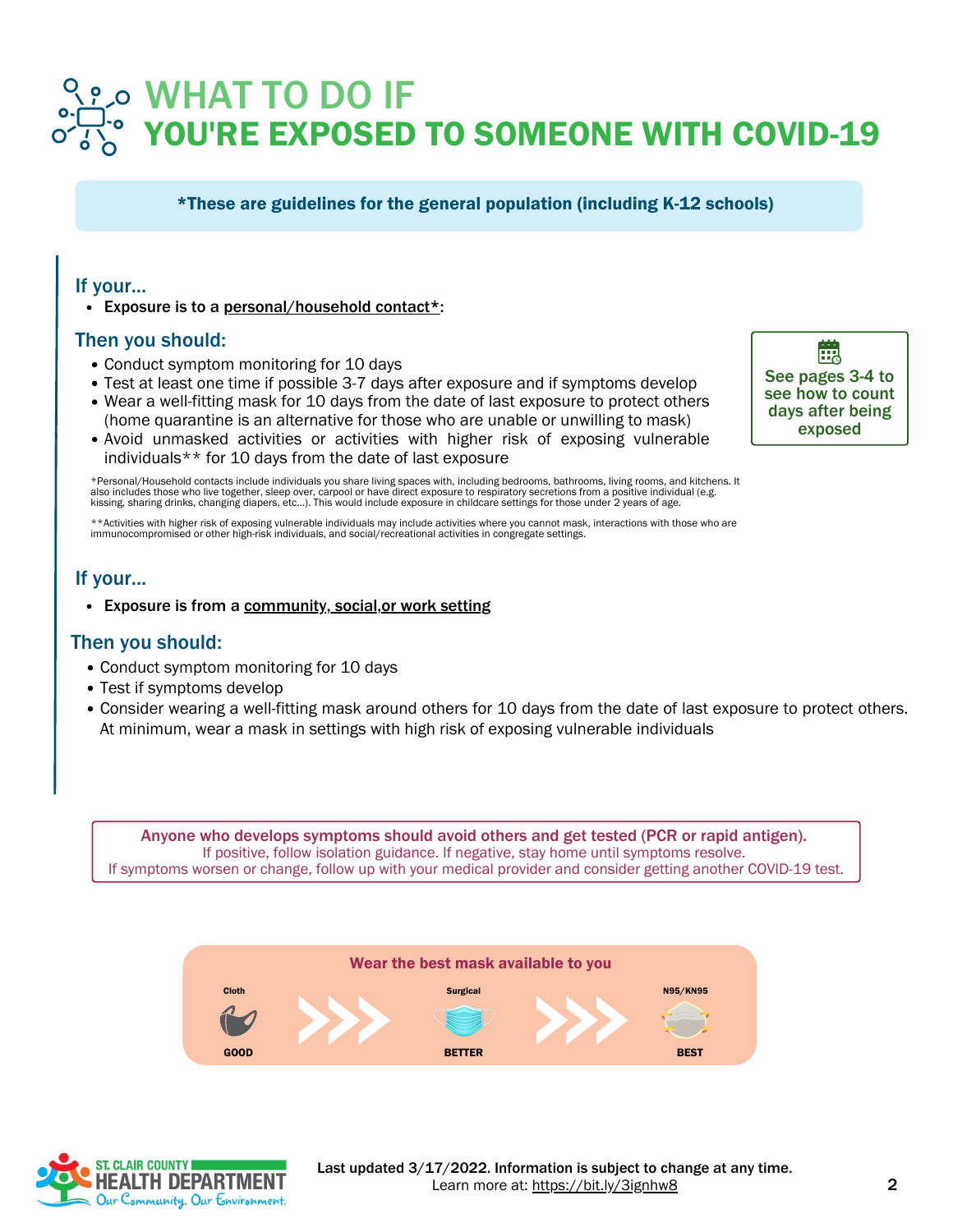

## ္လို *p* How to count days after testing positive or being exposed to COVID-19

### IF YOU TEST POSITIVE

| <b>SUN</b>                                                                                     | <b>MON</b> | <b>TUE</b> | <b>WED</b> | <b>THU</b> | <b>FRI</b>                                                                                               | <b>SAT</b>                                                                                         |
|------------------------------------------------------------------------------------------------|------------|------------|------------|------------|----------------------------------------------------------------------------------------------------------|----------------------------------------------------------------------------------------------------|
| You get a<br>positive test<br>result or start<br>having COVID<br>symptoms.<br>Start isolation. |            |            |            |            | If you have no<br>symptoms or if<br>symptoms are<br>resolving, this<br>could be last<br>day of isolation | If you have no<br>symptoms or if<br>symptoms are<br>resolving,<br>could be done<br>with isolation* |
| Day 0                                                                                          | Day 1      | Day 2      | Day 3      | Day 4      | Day 5                                                                                                    | Day 6                                                                                              |
|                                                                                                |            |            |            |            | *Continue to wear a well-fitting<br>mask when around others until<br>Day 11                              |                                                                                                    |
| Day 7                                                                                          | Day 8      | Day 9      | Day 10     | Day 11     |                                                                                                          |                                                                                                    |

### IF YOU'RE EXPOSED TO SOMEONE WITH COVID-19

And you...

• are a personal or household contact

| <b>SUN</b>                                                              | <b>MON</b> | <b>TUE</b> | <b>WED</b> | <b>THU</b>                                                          | <b>FRI</b>                   | <b>SAT</b> |
|-------------------------------------------------------------------------|------------|------------|------------|---------------------------------------------------------------------|------------------------------|------------|
| You're<br>exposed.<br>Wear a well-<br>fitting mask<br>around<br>others. |            |            |            |                                                                     | Test 3-7 days after exposure |            |
| Day 0                                                                   | Day 1      | Day 2      | Day 3      | Day 4                                                               | Day 5                        | Day 6      |
|                                                                         |            |            |            | You may stop<br>wearing a<br>well-fitting<br>mask around<br>others. |                              |            |
| Day 7                                                                   | Day 8      | Day 9      | Day 10     | Day 11                                                              |                              |            |